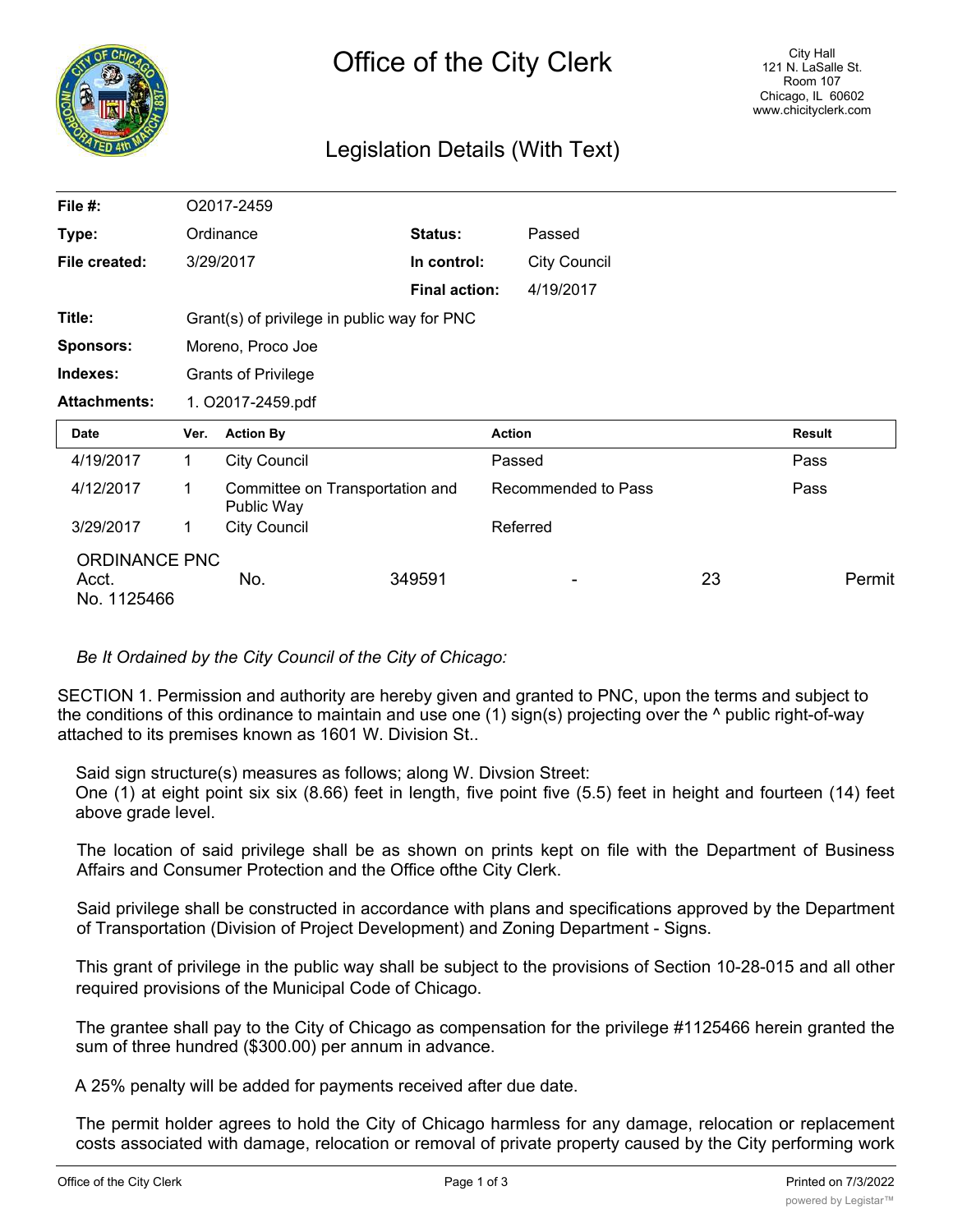in the public way. Proco Joe Moreno 1SI Ward Page 1

Authority herein given and granted for a period of five (5) years from and after Date of Passage.

(Page 2 of 3)

Department of Business Affairs and Consumer Protection Small Business Center - Public Way Use Unit City Hall - 121 N. LaSalle Street, Room 800 • Chicago, IL 60602 312-74-GOBIZ/312-744-6249 • (312) 744-1944 (TTY) http /Avww.cilvofchicago.org/bacp

#### **03/29/2017**

Alderman Proco Joe Moreno Ward # 01 City of Chicago City Hall, Room 300 121 North LaSalle Street Chicago, Illinois 60602

### **Re: An ordinance to use and maintain a portion of the public right-of-way for one (1) sign(s) for PNC, adjacent to the premises known as 1601 W. Division St..**

## **Dear Alderman Proco Joe Moreno:**

The applicant referenced above has requested the use ofthe public right-of-way for a sign(s). An ordinance has been prepared by the Department of Business Affairs and Consumer Protection-Small Business Center-Public Way Use Unit for presentation to the City Council. Because this request was made for properties located in your ward, as approved by you as per the attached, 1 respectfully request that you introduce the attached ordinance at the next City Council meeting.

If you have any questions regarding this ordinance, please contact Anthony Bertuca at (312) 744-5506.